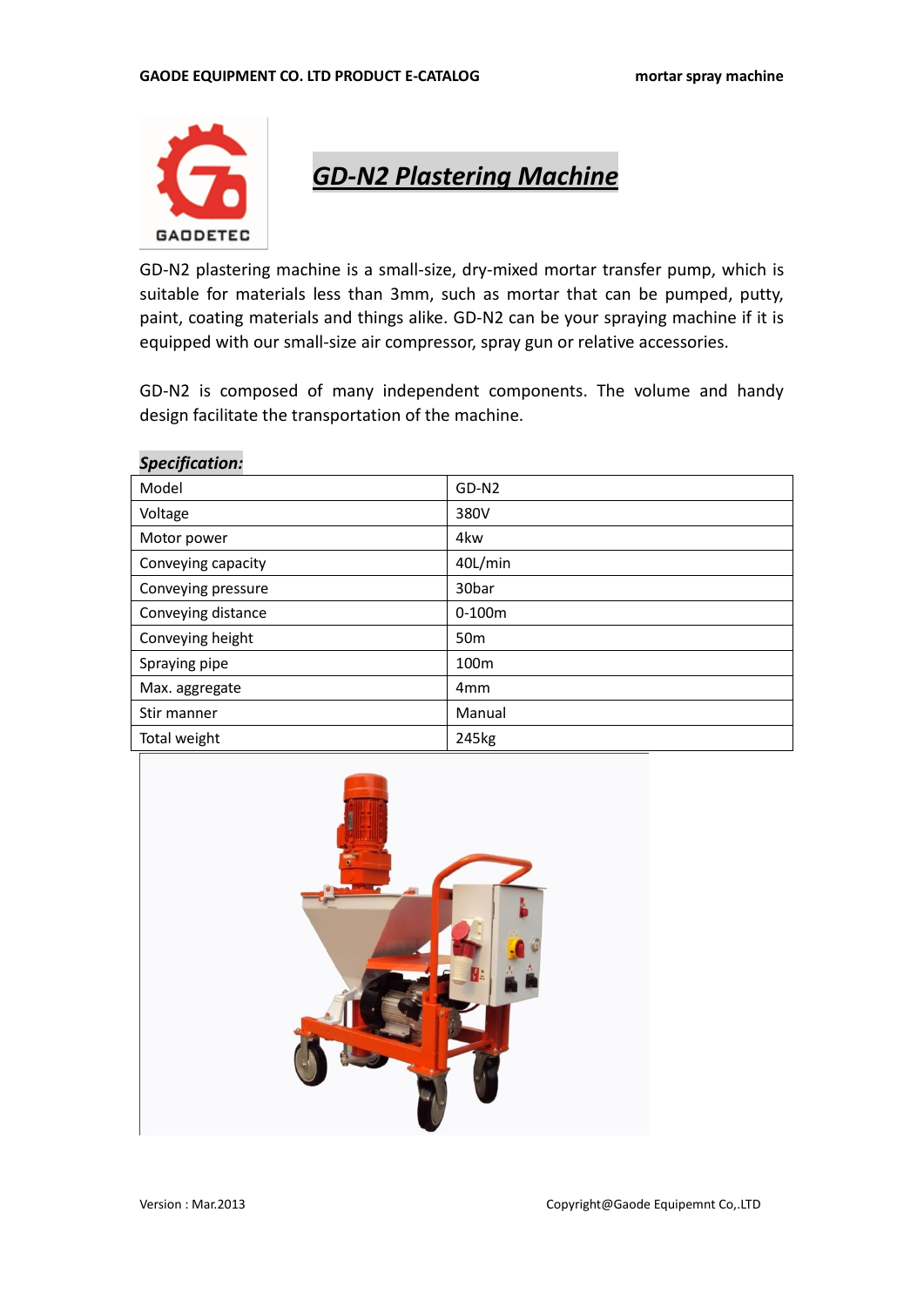

- 3. pump core 6. Air pump
	-

## **Our certification**



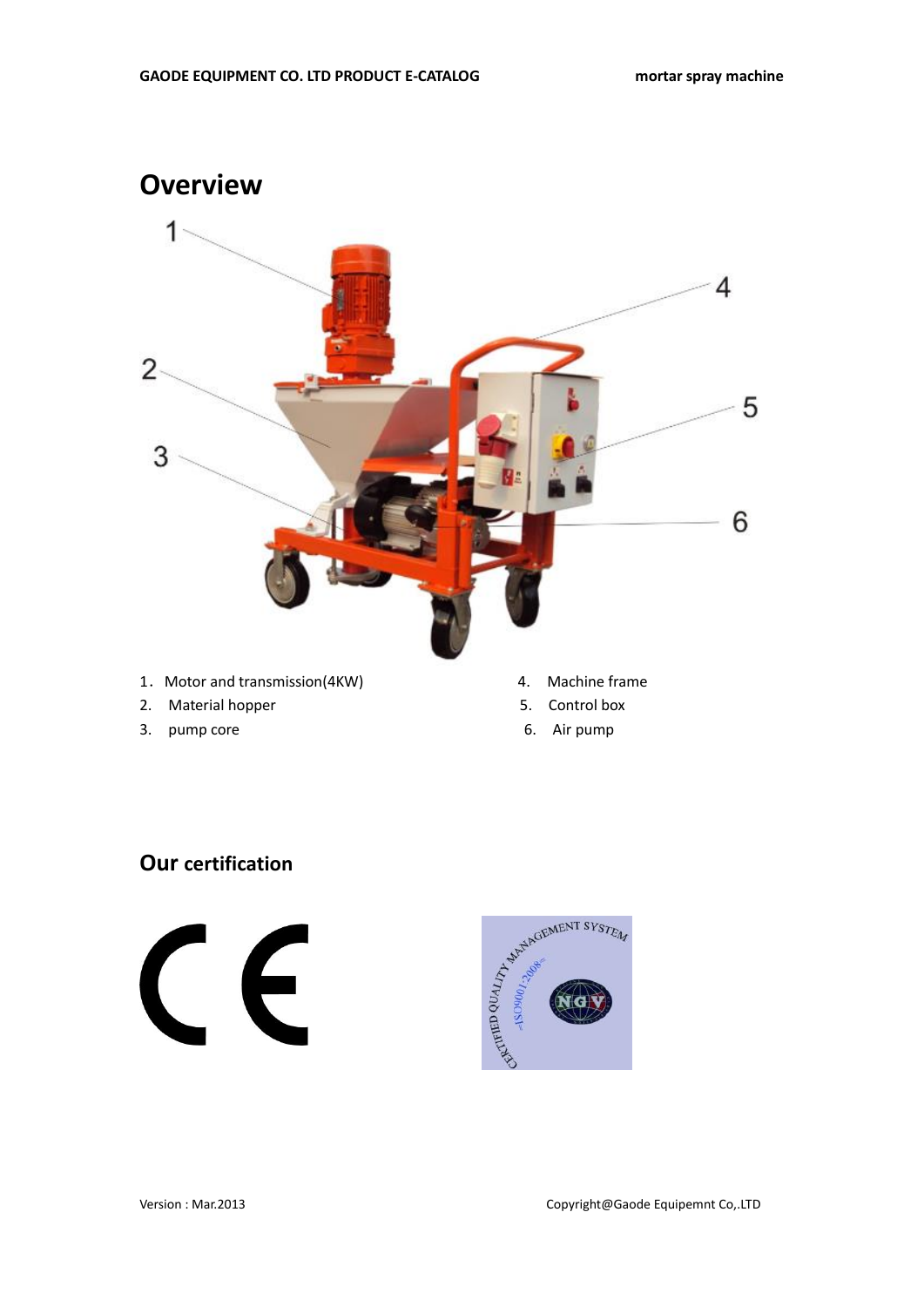## **Overview of electricity box**



- **1. master switch of rotation direction 4.electric box lock**
- **2. hand/ autom ,motor selector 5.hand/autom ,air pump selector**
	-
- **3. indicator of motor rotation /wiring error**





- 
- **2. electric motor socket 4. power supply socket**
- **1. air pump socket 3. air pump pressure control socket**
	-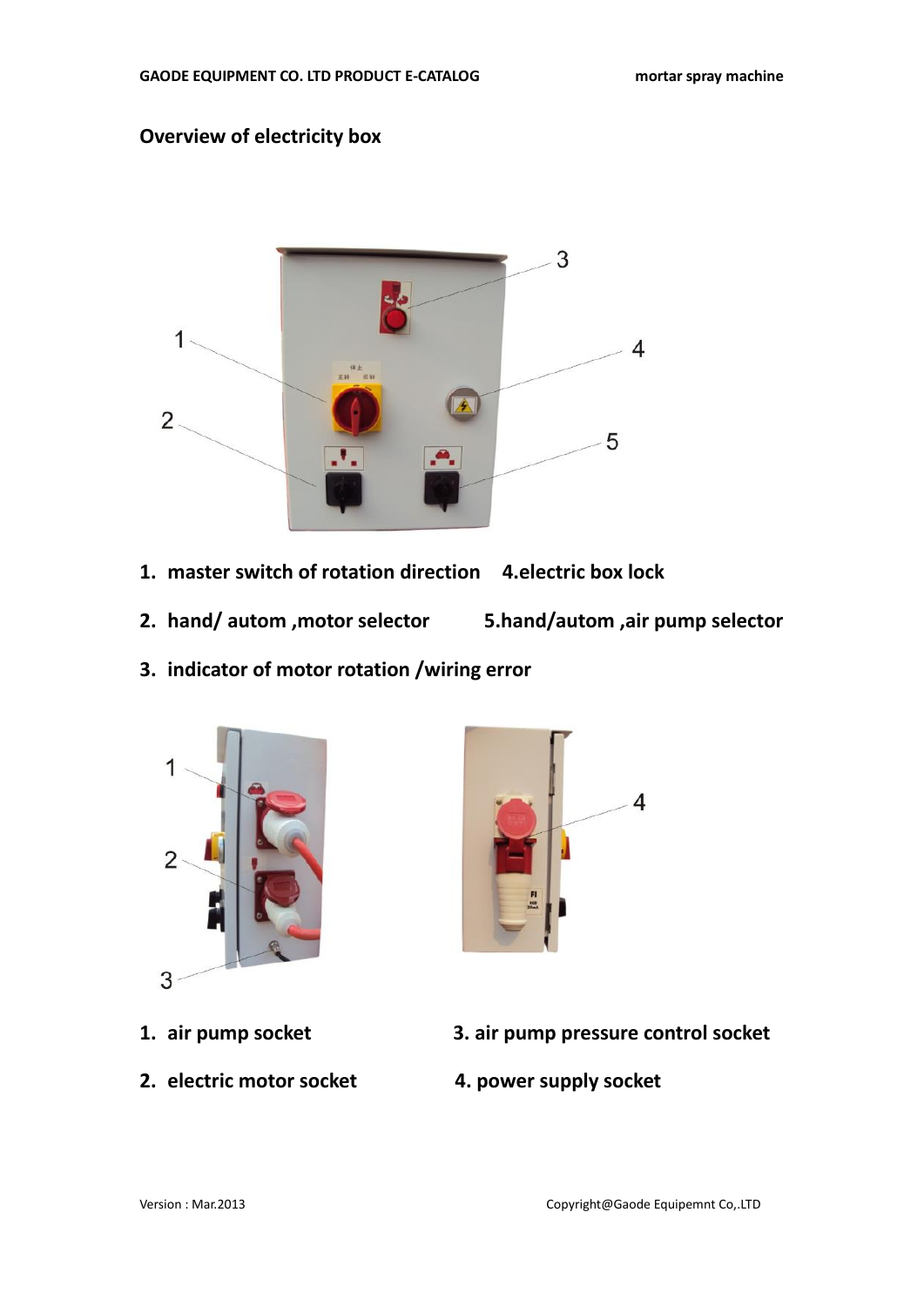

## **In the view of electricity box**

- **1. phase sequence protector 8. rectifier bridge 2. 24V reply 9. potential transformer(380V changed to 24V) 3. 24V reply 10.motor contactor 4. 24V reply 11.air pump contactor 5. 24V reply 12.air pump heat protection 6. 5A fuse 13.motor heat protection**
- **7. 5A fuse**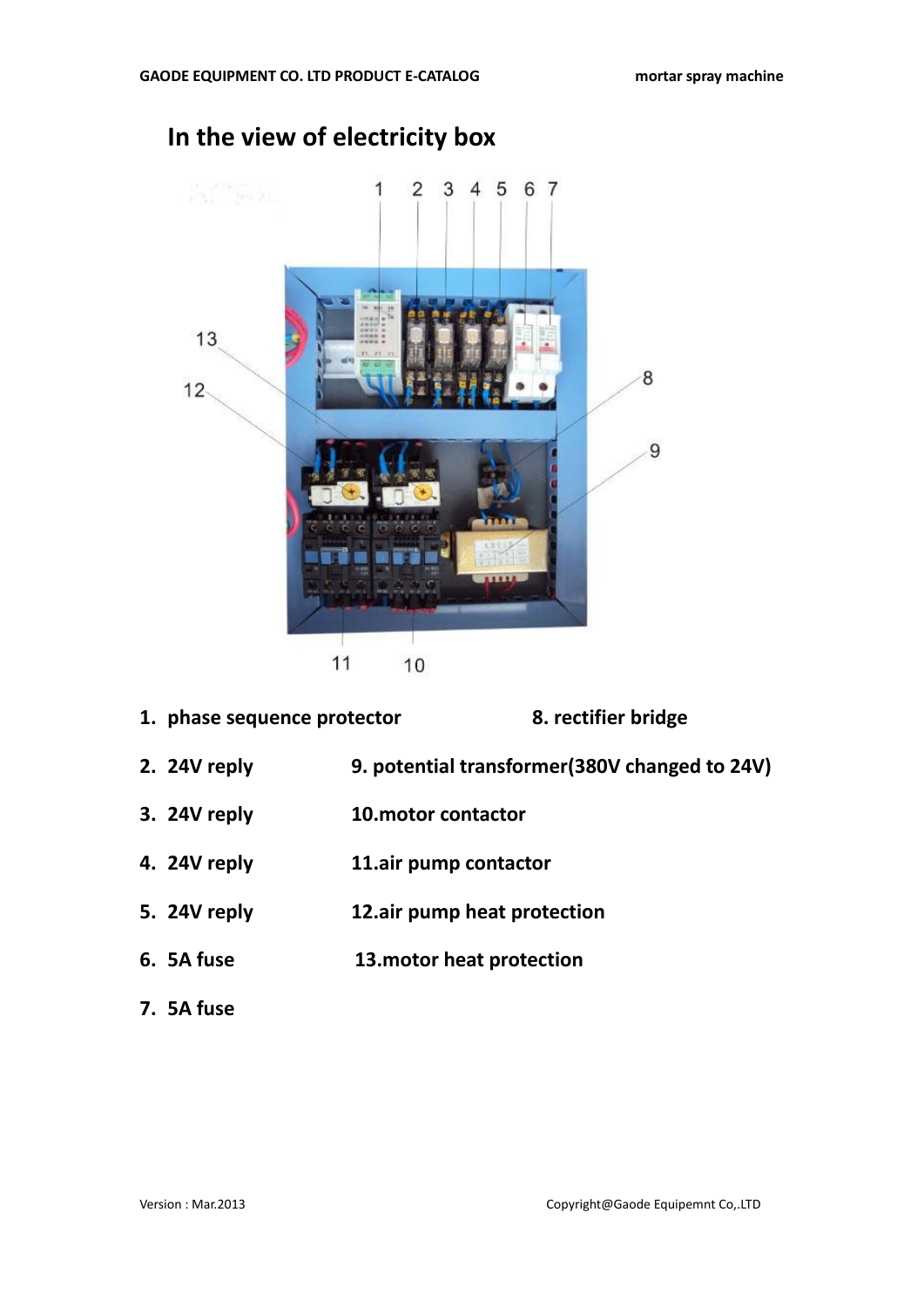

## **N2 Circuit Diagram**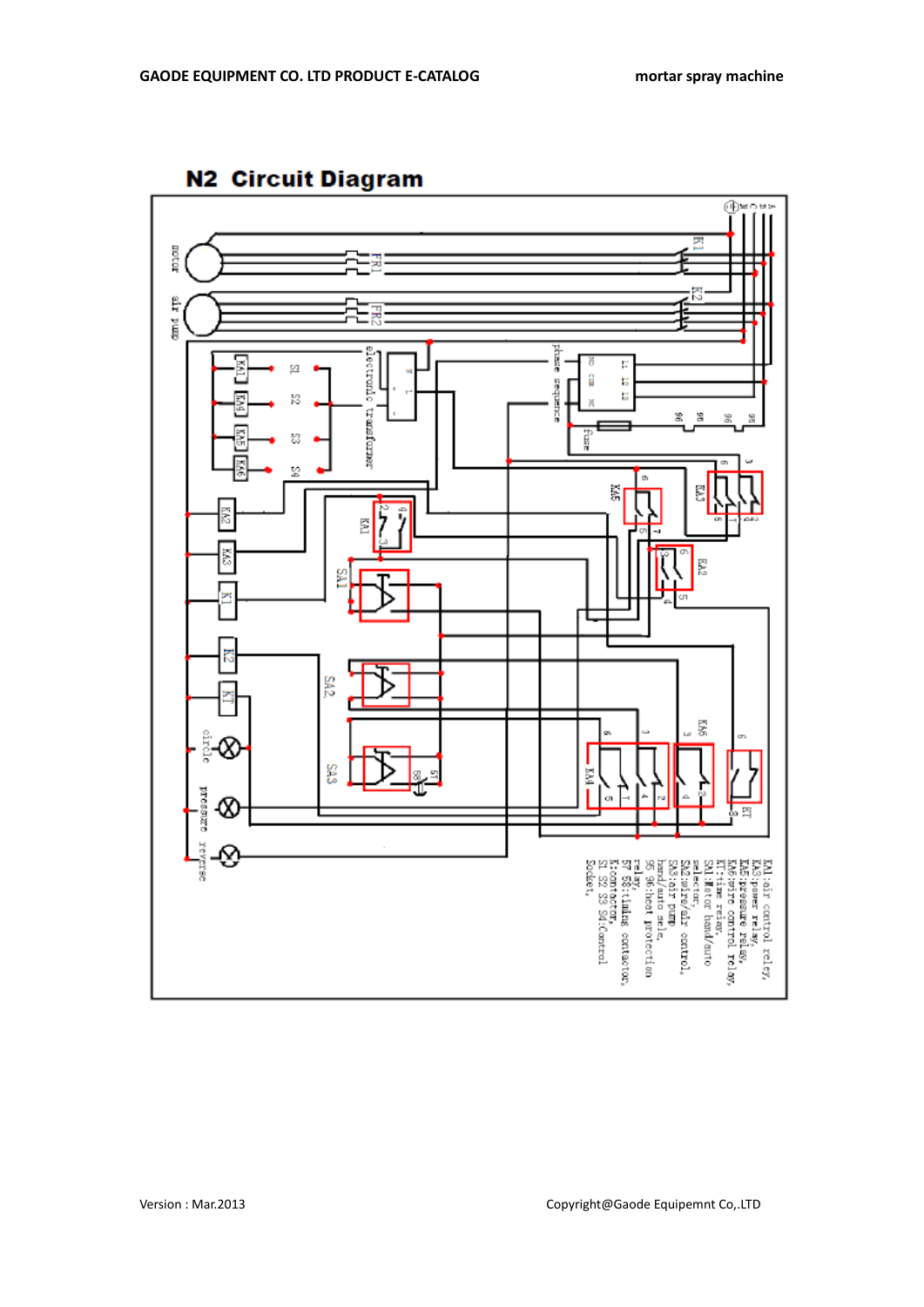

**Twister Contract Contract Contract Contract Contract Contract Contract Contract Contract Contract Contract Contract Contract Contract Contract Contract Contract Contract Contract Contract Contract Contract Contract Contra** 



## **Accessories included**